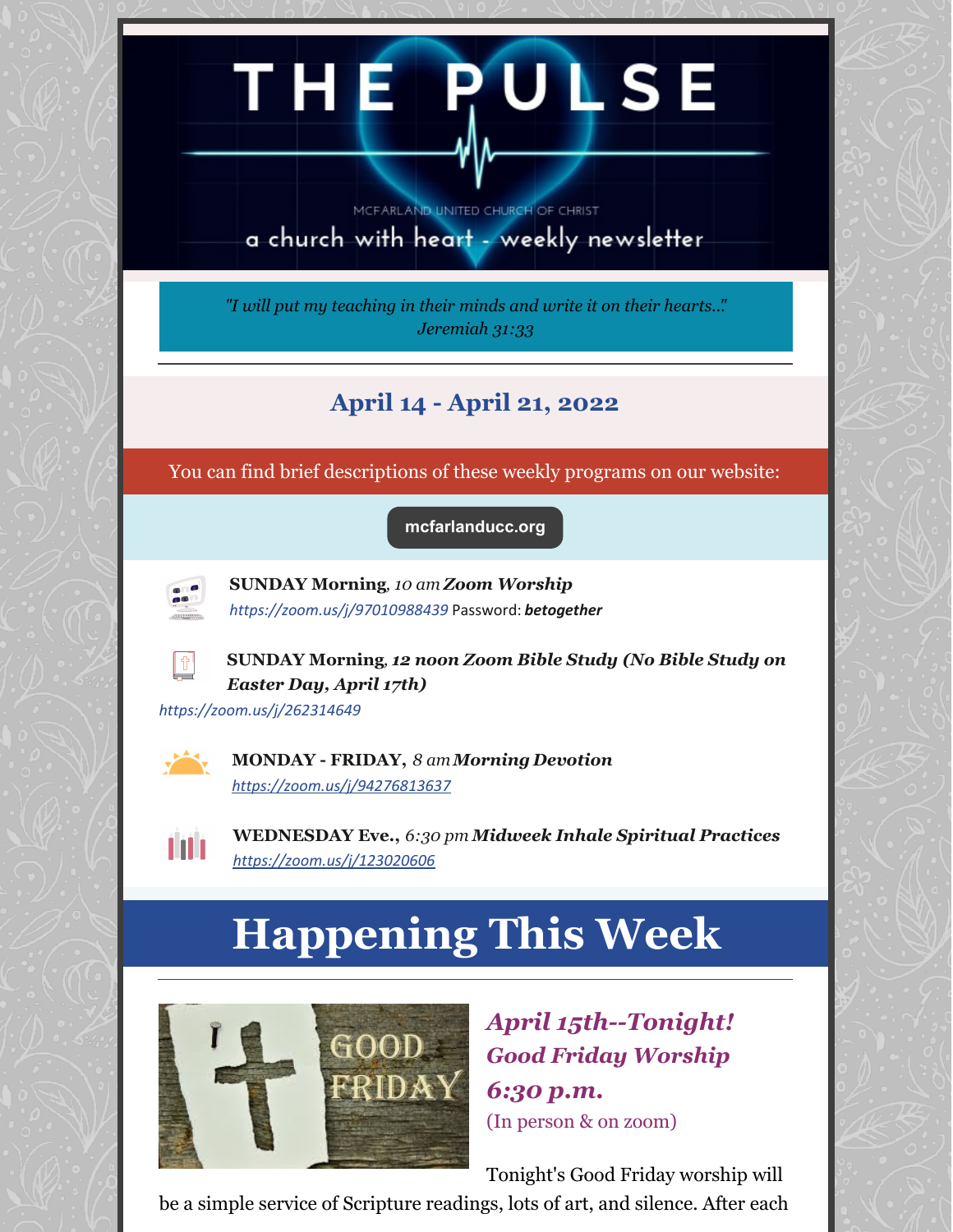reading candles will be extinguished. We will end the time together in darkness and depart in silence.

#### *<https://zoom.us/j/97010988439>*

**Password: betogether**



# *Sunday, April 17th 9:30 a.m.*

# *Easter Egg Hunt!*

Calling all kids! (and parents of course). We're going to be filling plastic eggs with treats and will

hide them inside and outside the building for you to find! **We'll start this at 9:30 sharp!** Gather in the fellowship area for instructions and official start. No grabbing any on your way inside!

**Please note the time change from 9:15 to 9:30.** We initially scheduled this for 9:15 but then decided there was no good reason to ask you families to come that early! The hunt itself will be over in plenty of time for the 10 a.m.. worship.



*Sunday, April 17th, 10:00 a.m.* (In person and on zoom)

# *Easter Sunday Worship!!*

Join us for our first mask-optional service in over two years. **The choir will also be singing again** for the first time since the pandemic began.

## *<https://zoom.us/j/97010988439>*

**Password: betogether**

#### *Easter Flowers For Our Church Sanctuary*

Thanks to the following persons who purchased flowers in honor of loved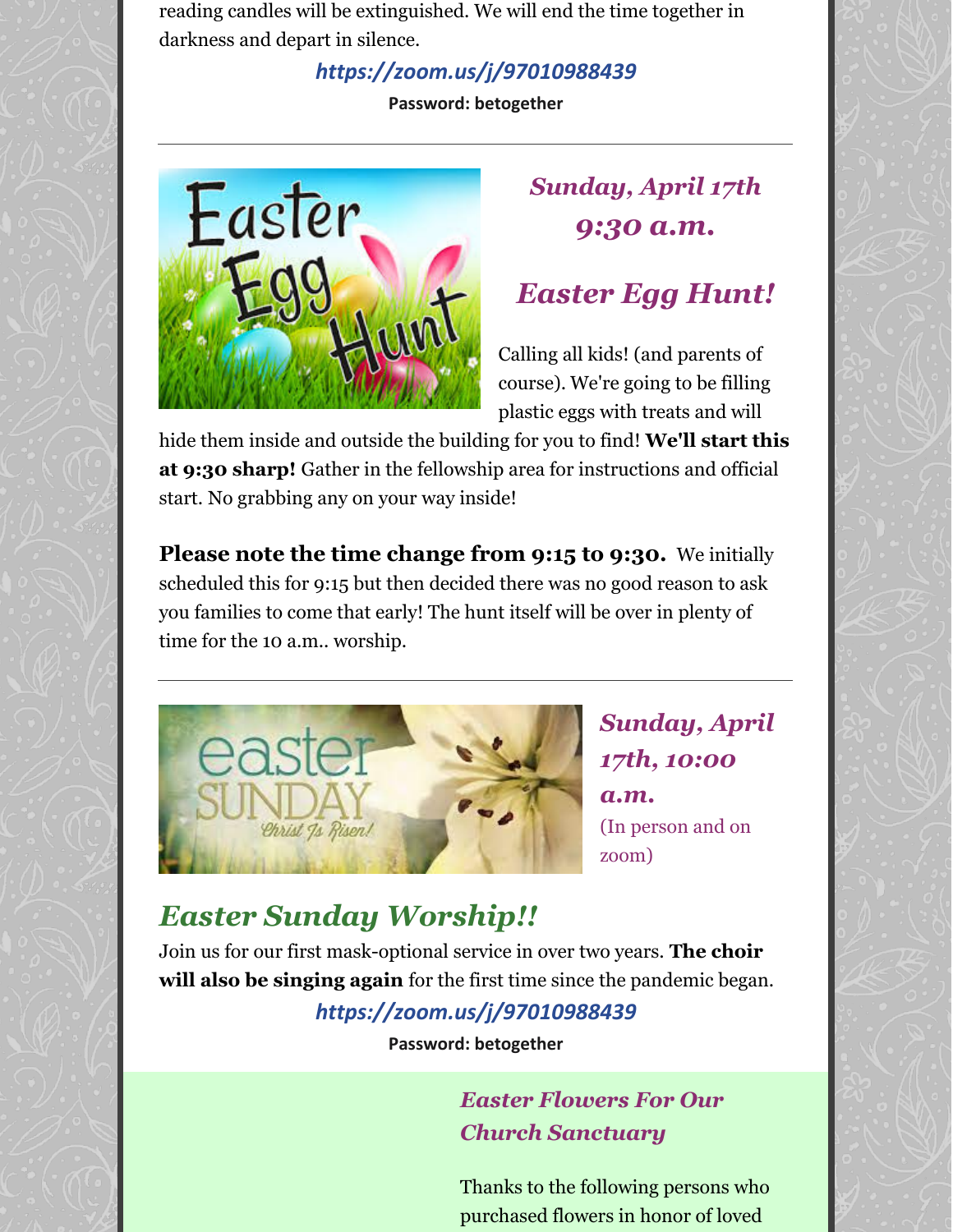

ones. Our sanctuary is going to be beautiful on Easter Morning!! The memorial designations are in parentheses.

Rick & Jean Duchrow (our parents) Gregg & Colleen Krattiger (John &

Eveylyn Krattiger, Dick Palzkill) Sheryl Rowe (Rod Johnson) Carol & Dave Lemke (all who are grieving) Heather Blackmore (Beth Petty) Ann Ross (R.A. Elton) Joan Jacobsen & Julie Woodward (our mothers) Sue Haeffner (Adeline Haeffner) Judy Emmrich (Cathy Myers, Joyce Emmrich) Dawn Cogger (Beatrice Love) Tom & Lisa Ludwig (Roger & Jean Thomas, Mary Jane Ludwig, Glenn Ludwig) Bruce & Jayne Fischer (Martin & Edith Fischer, Jay Dawley) Becky Cohen (Julius, Marilyn & Brock Wittenberg) Lavon Geasland (Don Geasland, parents) Diane Miklebank (my parents, Joe & Esther Bertrard) Harold Stafford (Jamie Sharling) Martha Olsen (parents)

# Masks Optional Beginning Easter Sunday, April 17th!

After Church Hospitality (coffee, snacks, etc.) will start again on April 24th, the Sunday after Easter!



#### *Wednesday, April 20th, 6:00 p.m.*

#### *McFarland Food Pantry* **Annual Meeting**

As most of you know the McFarland Food Pantry has been near and dear to the heart of our congregation for years. Several of our

members have served on the board of the Food Pantry, and our own Judy Taber is currently the board chair.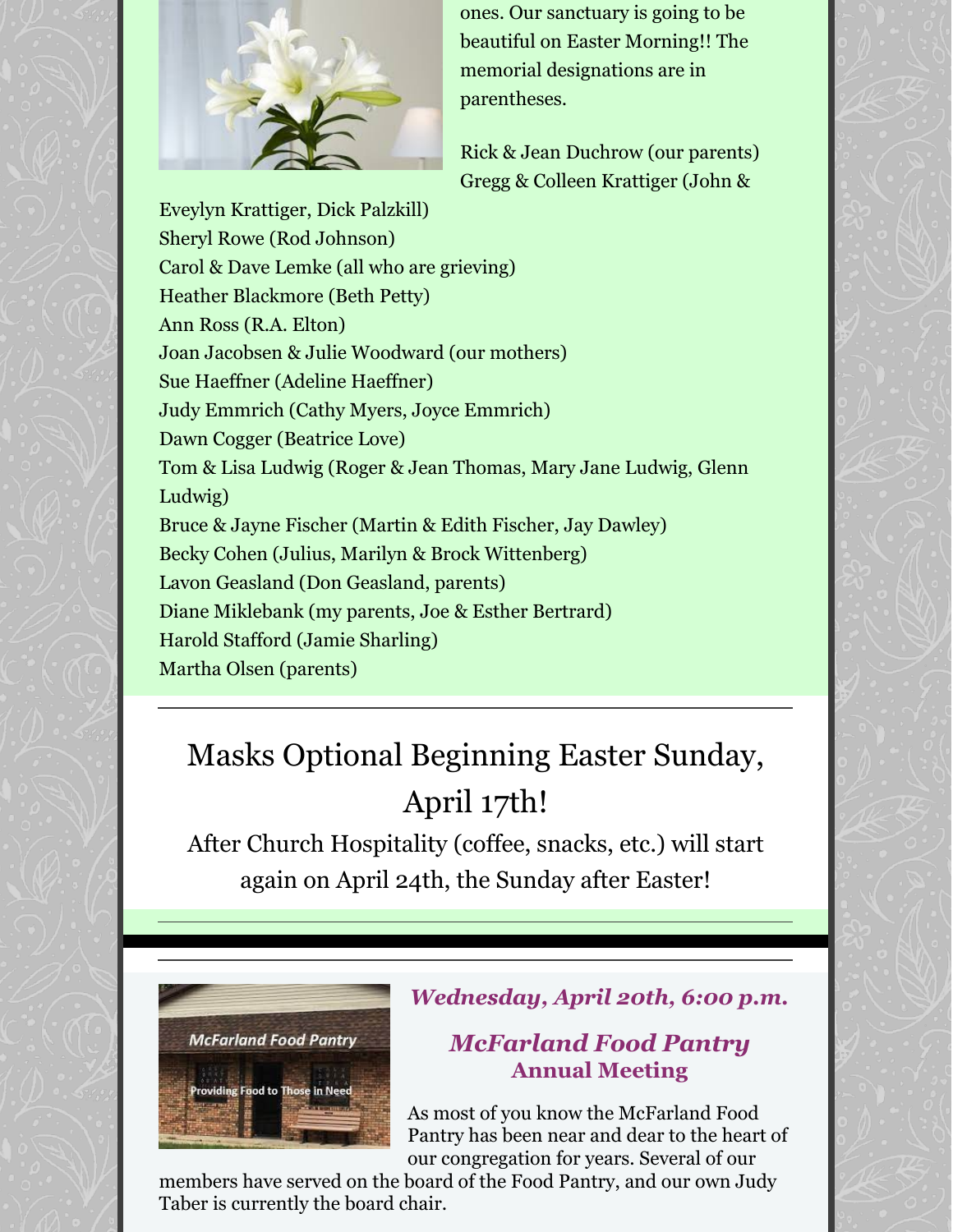This special zoom meeting is open to all and will include the following:

- Summary of 2021 Patry Activities
- Review of Pantry Finances
- Election of Two Pantry Board Members
- Review of By-Laws
- Recognition of Pantry Volunteers and Supporters

The Annual Report is available at: www.mcfarlandfoodpantry.com

Feel free to contact the pantry at: Phone: 608-658-0927 E-mail: mcfcfp@gmail.com

Zoom Link for the meeting: *https://us02web.zoom.us/j/84386721486? [pwd=NmZqdll1WS9Fc2MzQVZqSm1rQ1lsQT09](https://us02web.zoom.us/j/84386721486?pwd=NmZqdll1WS9Fc2MzQVZqSm1rQ1lsQT09)*



# *From Our Racial Justice Ministries Team*

**Personal Essentials drive for Nehemiah Community Development**

#### **This effort** *will conclude this week on April 21st,* **so be sure to put your items in the box at church by then...**

Many of you participated a couple of years ago in the Nehemiah "Black History for a New Day" course. Continuing our connection with Nehemiah in support of racial justice, our church is organizing a drive during the month of April to collect essential items for Madison communities in need, through the Nehemiah Community Development organization. **A container under the church coat racks will be our collection point,** and we'll begin collecting on April 3rd through the end of the month of April. **Whatever we collect will be delivered to the Fountain of Life Church in Madison on April 21st.**

Please consider picking up and donating some of these items when you're out [shopping!](http://www.mcfarlanducc.org/uploads/3/1/4/0/31404345/personal_essentials_drive_for_nehemiah_community_development.pdf) *(Select This Link To Go To The List Of Items Needed)*

> *Looking for a specific way to help Ukraine?*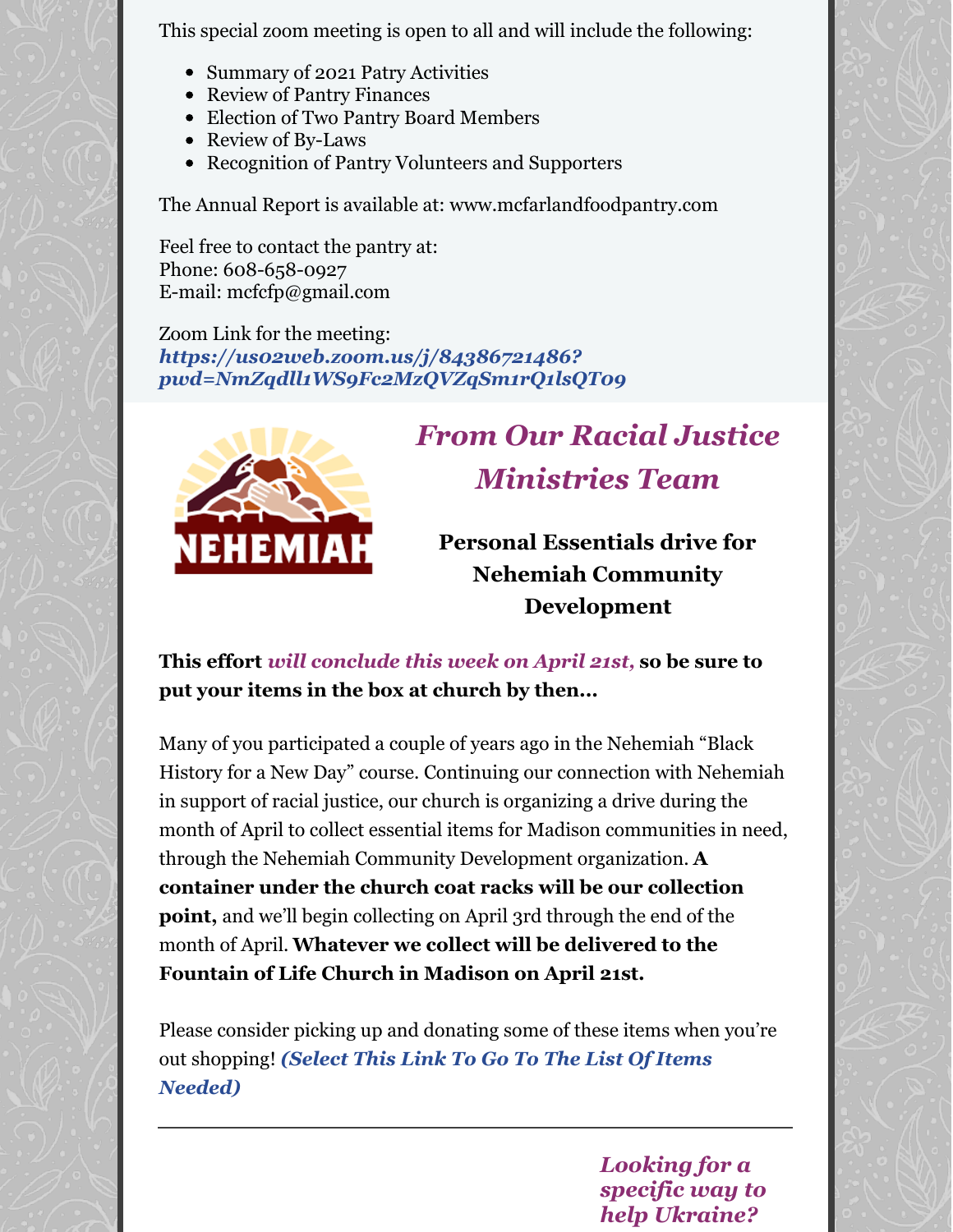WALK. RAISE FUNDS. HELP UKRAINE.

## **National CROP Hunger Walk** for Ukraine

April 22, 2022

YOUR LOCATION. YOUR WALK. #Walk4Ukraine

#### **Here you go!**

If you decide to walk let us know and our church will support you no doubt.

Use the link below to find out more about his if you are interested in participating.

#### *[events.crophungerwalk.org/2022/event/usa](http://events.crophungerwalk.org/2022/event/usa)*



#### *Sunday, April 24th, 2022*

## **Earth Day & Green Team Celebration at Church**

In honor of Earth Day and of our congregation's commitment to ecojustice and honoring the gift of Creation, our monthly Outreach Commitment Focus will be given to the wonderful work of our Green

Team. We'll focus our worship largely on this topic, and after church our fellowship area will be full of exhibits that illustrate things like solar energy, composting, recycling, and landscaping. **The photo below is of our own Geoff Brink presenting the Green Team's proposal regarding landscaping on the church grounds.** We'll share all the exciting developments with the congregation on April 24th.

This after church program will be a perfect way to resume our after church hospitality with Fair Trade coffee and snacks!! Be sure to join us!!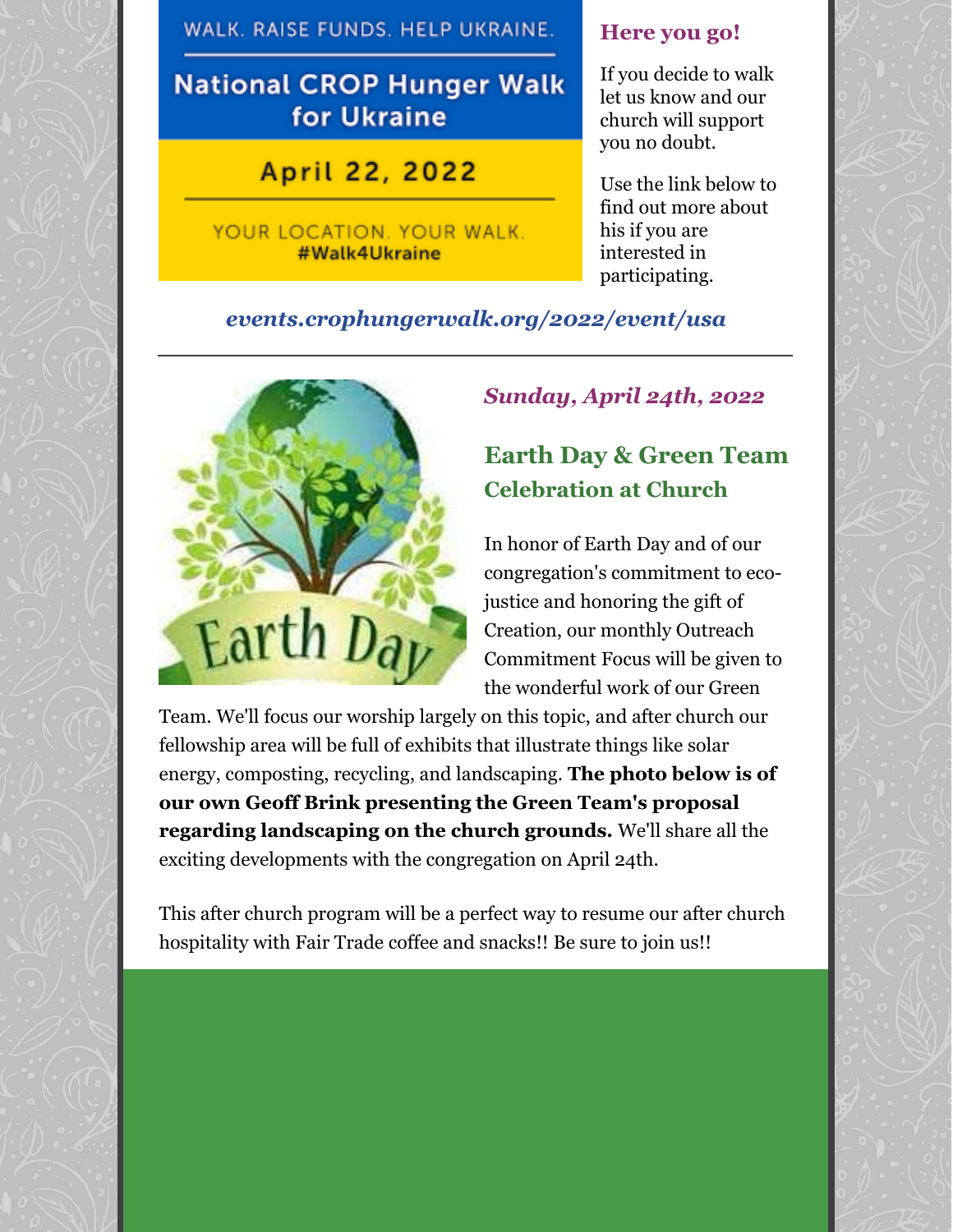

# **Upcoming Events**



## *NION Update*

## *Next meeting is April 28th (link below)*

(**NION** stands for **N**ow **I**n **O**ur **N**ame and is our immigration justice and compassion outreach ministry)

**Once again, we had a fantastic meeting on March 26th** at our church **with Vote Common Good** sharing insights and video footage from their **"We The People" bike tour** along the U.S. Mexico border last fall. The photo above was taken during that meeting and that's Doug Pagitt addressing the group. The evening was very informational and I know that many of you who were able to attend were moved and inspired by the event.

If you would like *to see a [recording](https://www.votecommongood.com/live/) of the March 26th meeting, please select this link* and you will see the "Madison area" meeting posted on Vote Common Good's YouTube channel. It's in the second row of videos in the middle of the page. I highly recommend watching it. Other meetings from their tour are also available to be seen, and each meeting involved different people and content, so if the March 26 event was meaningful to you, be sure to watch some of the others as well.

# *Our Next NION zoom meeting will be on*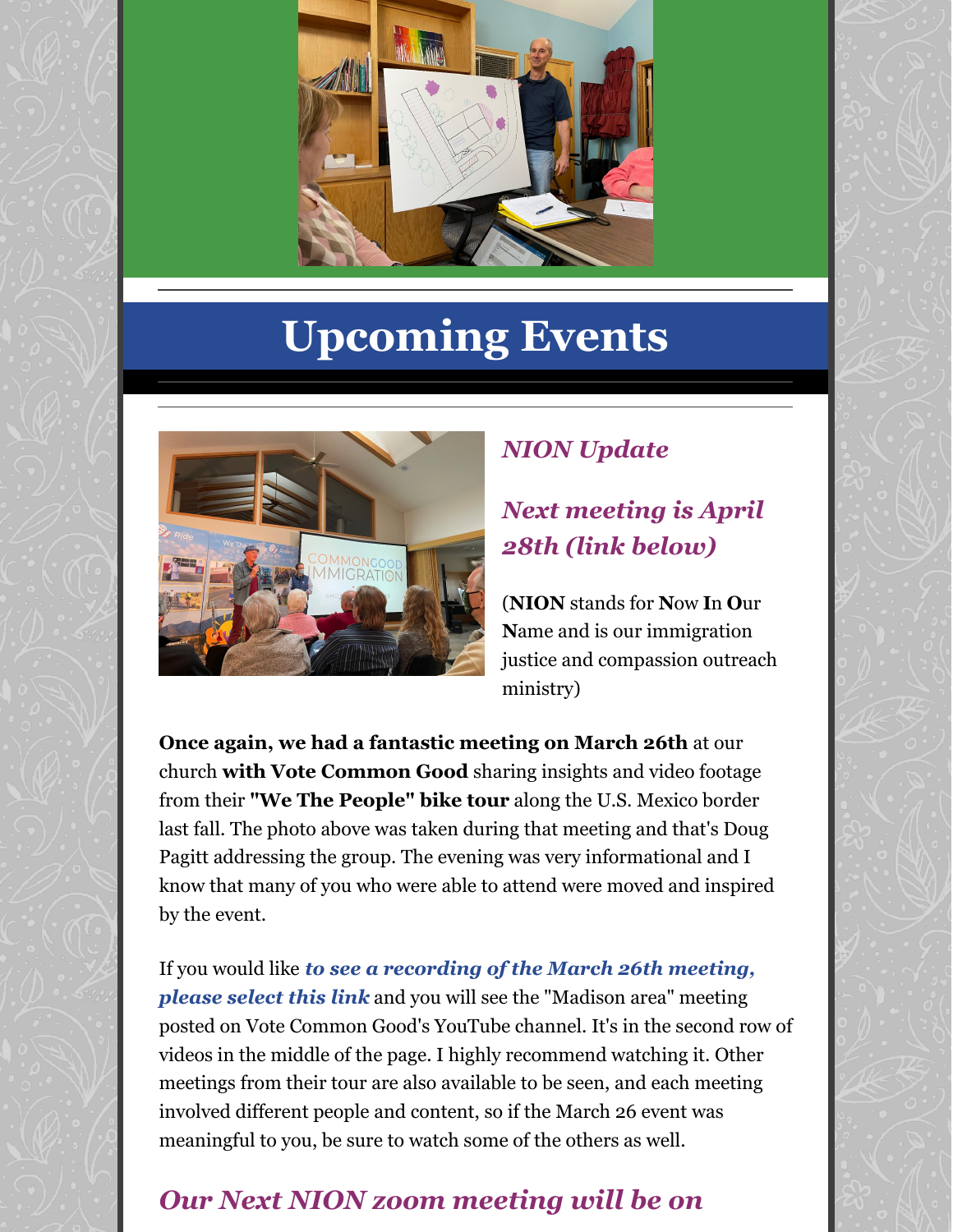## *Thursday, March 28th from 6:30 to 7:30 p.m.*

Normally we meet the third Thursday of each month, but this month we are meeting a week later because of a scheduling conflict. All are welcome! We will discuss our next steps in response together and possible collaboration with some of the groups we learned about at the March 26th meeting. Here's the zoom link for that meeting.

*<https://us06web.zoom.us/j/89676014919>*



**Racial Justice Opportunity at American Players Theater in September**

At the last session in mid-March of the Racial Justice "Why Race Matters" discussions, the question was raised - "what do we do next?" There is clearly a lot of enthusiasm for continuing the journey of learning about racial disparities and the actions we can take to

improve ourselves, our community, and beyond. With this in mind, following is information about another Racial Justice opportunity for mid-September:

The American Players Theater (APT) recently published their 2022 season *<https://americanplayers.org/>* and one of their productions this Fall, *A Raisin in the Sun*, provides a unique racial justice learning opportunity for members and friends of our congregation.

*A Raisin in the Sun***,** written by Lorraine Hansberry, premiered on Broadway in 1959. The play portrays a few weeks in the life of the Youngers, a Black family living on the South Side of Chicago in the 1950s. It examines the effects of racial prejudice on the fulfillment of an African-American family's dreams.

We are planning to attend the Saturday, September 17, 2:00 pm performance. This allows us to experience the performance and then gather on the grounds of APT to share food and fellowship while discussing our reactions to the play. To determine if there was interest in this activity, 14 participants of some of our Racial Justice ministry activities have indicated they are interested in attending this September performance at APT.

If we order tickets by April 29, we can get a 40% discount. Ticket prices for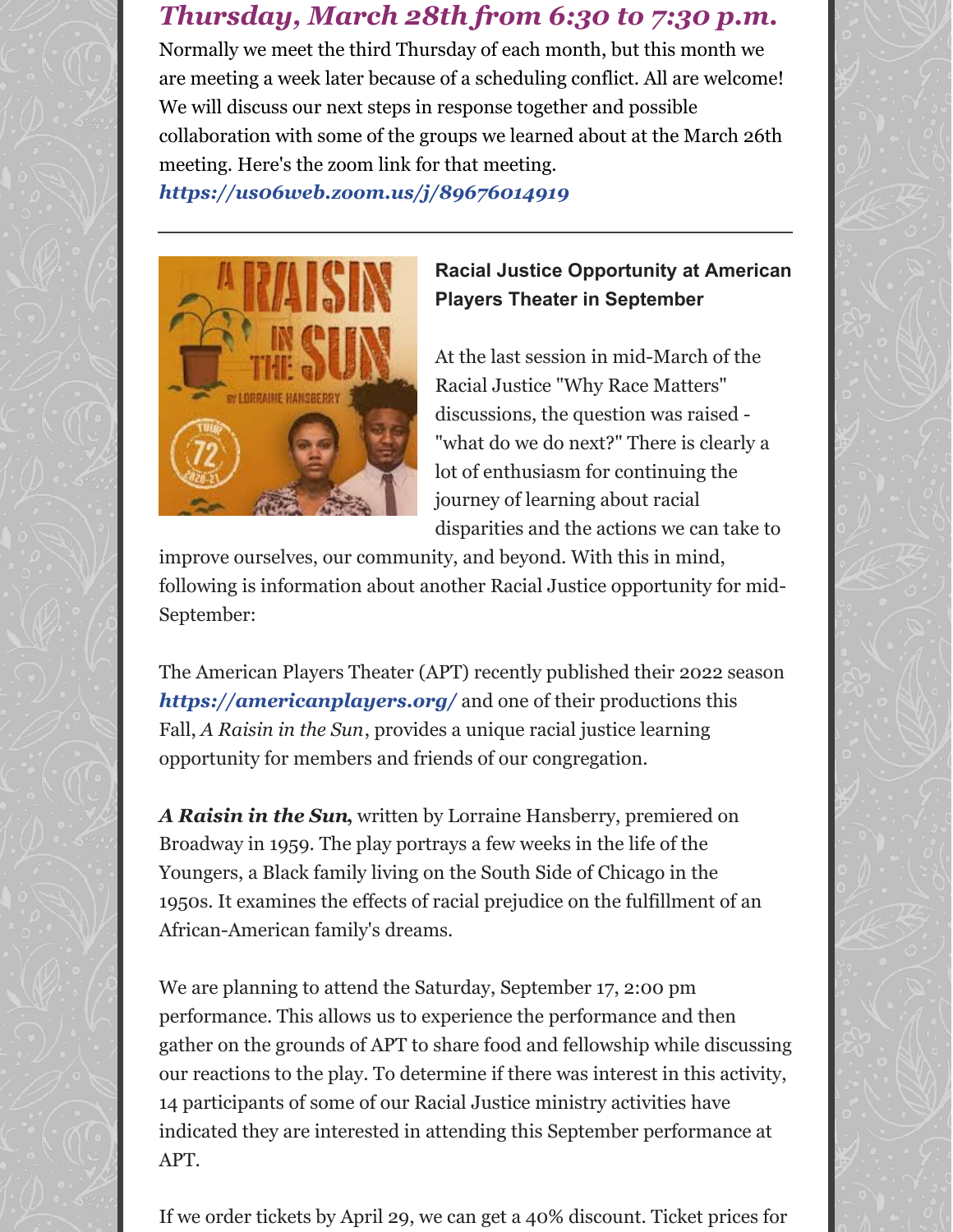a Saturday matinee for "Very Fine" seats are \$64 (these are the lowest ticket prices). Tickets ordered by April 29, reduces the price to \$38.40. Depending on the number of participants and availability of tickets, we may also take advantage of APT's "Four Packs on the Hill" pricing (4 tickets for \$124/\$31 per ticket).

**If you are interested and want to reserve your seat, please contact Joan Jacobsen at** *[treasurer@mcfarlanducc.org](mailto:treasurer@mcfarlanducc.org)* **or 608- 669-7944 by Wednesday, April 27 th. Joan will follow up with you regarding payment for your ticket(s).**

If you have questions about this event, please do not hesitate to contact Joan Jacobsen.



*Sunday, May 1st, 5:30 to 7:00 p.m. Teen Youth Group Meeting at our church*

*With Lake Edge UCC Youth*

*and possibly some other area churches*

I'm really hoping you teenagers will be with us for this meeting. I'm very eager to get our older youth group going strong and to start planning some meetings and trips now that we are finally (knock wood and thank you God) able to meet beyond all the COVID restrictions. We'll play some games (outside hopefully!), have some meaningful discussion, talk about some things we can do together this summer and fall, and eat pizza. Come and bring a friend!! It helps me (Pastor Bryan) to know if you're coming or not so I'll know how much pizza to get, but come even if you forget to tell me!



#### *Serve On Our Tech Team!!*

#### *No previous experience or knowledge required!!*

Now that we have all this great new equipment we really need some volunteers to learn how to use it and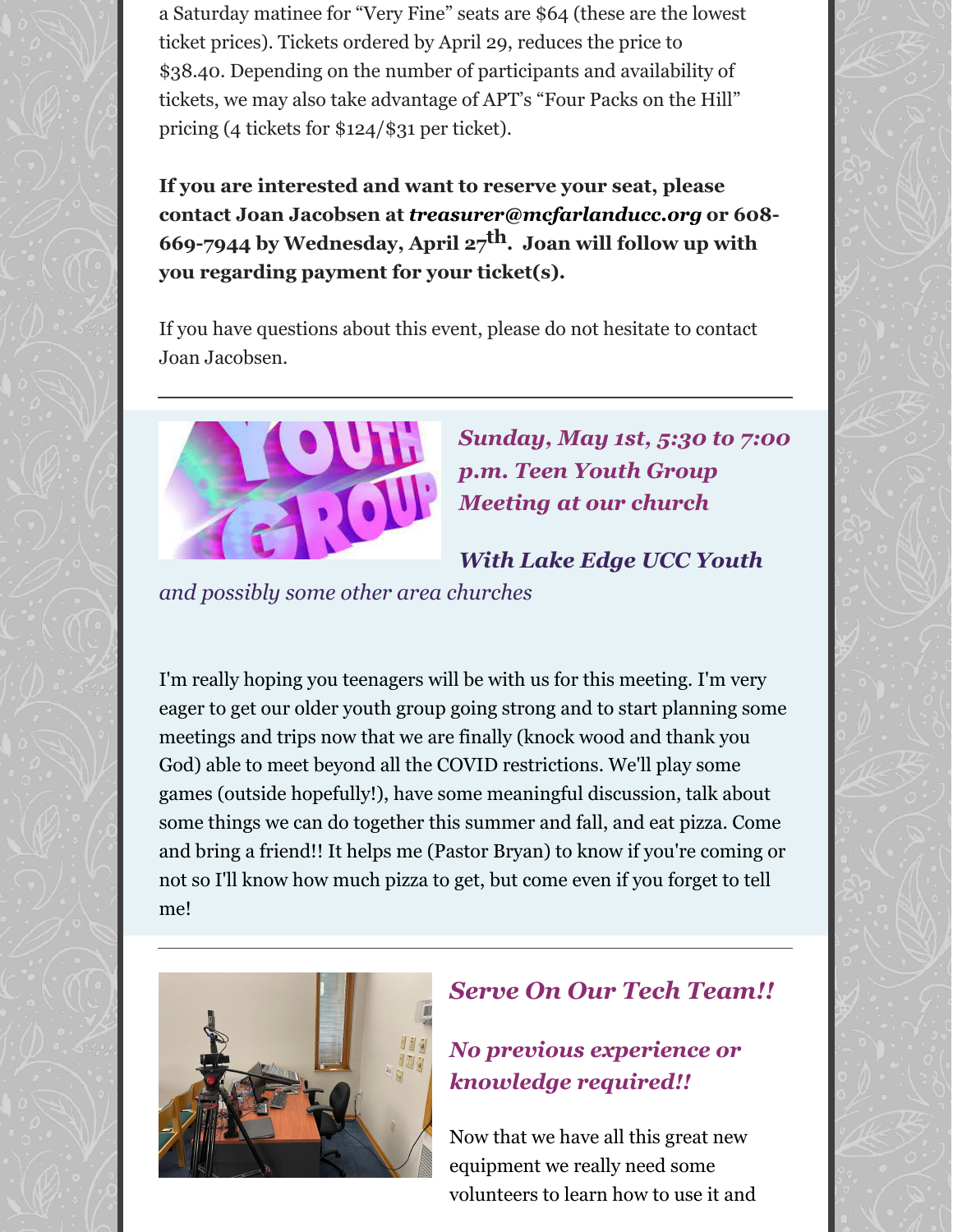help at the tech table during worship services. **This is NOT as complicated as it may sometimes seem!** If you can use a computer at all you are more than capable of serving in this way. We will train you and you won't be asked to do anything until you feel confident you know what you are doing. **We really need to develop a team now** so that we are not so completely dependent on Tom Ludwig, Chris Taber, and Skylar Adkins (who have served us remarkably and we're so grateful!). If you are willing to join this team please let Tom Ludwig or Pastor Bryan know.

**You can do this!**



# *A Few Words From Pastor Bryan*

The amazing Nadia Bolz-Weber published a brief and powerful article this last week on the "mandate" Jesus gave us to love. I shared

it with our morning devotional group on Maundy Thursday, and it spoke to us all so much that I wanted to simply point you to it this week instead of writing something myself.

But I couldn't, because I just realized that the essay is only available to those who are paying members of her subscription service, which means that it really wouldn't be right for me to share the link with all of you. No problem. Everyone's got to make a living, and Nadia gives lots of great stuff away. But thanks to my friend who did share it just with me!

So here's the gist. Nadia got into how much certain people annoy the heck out of her. People she doesn't agree with and who don't agree with her. She talked about how tempted we all are to "de-friend" others on Facebook, and how the "de-friending" has impacted our families and some of our closest and oldest friendships. She talked about how we are being seduced into thinking that all of our "good reasons" for disconnecting, for shutting down and shutting others out, for wanting to see others as wrong or bad or worse--are somehow legitimate. We all think we've got very good reasons for regarding someone else as "the problem."

But there's a problem with that.

As Nadia put it, "the problem is Maundy Thursday." "Maundy" comes from a Latin word that means "mandate." It's the root of the word "commandment." And it's the ONLY commandment that Jesus gave us. To